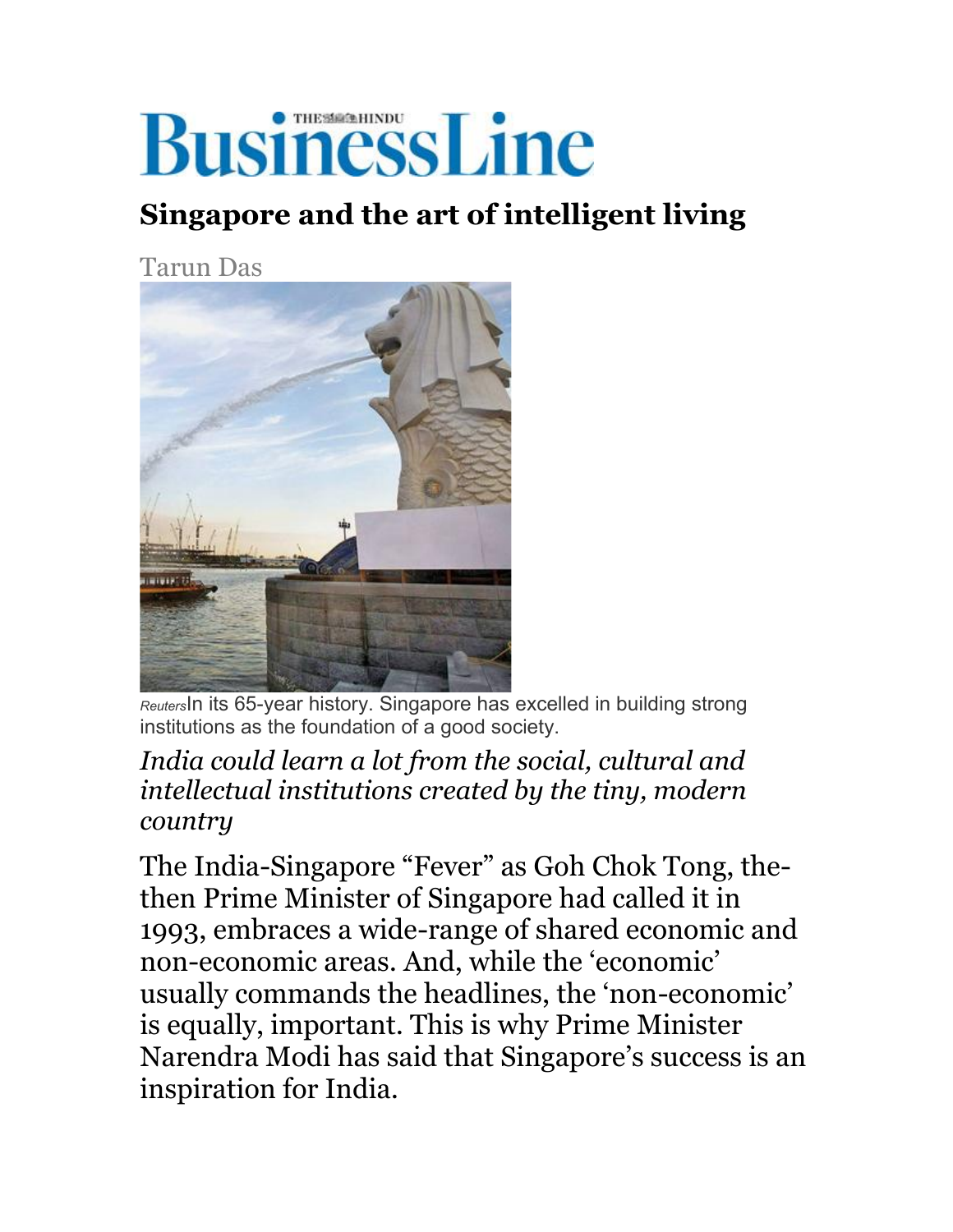Read the first part of the story here

# **Social order**

The **first** area of learning for India is discipline and work ethic. Singapore is a country renowned for its Discipline, thanks to Lee Kuan Yew, its founding father. With Discipline came work ethic. People learnt to focus on work, generating high productivity.

If there is one issue which could transform India, it is Discipline, Work Ethic and High Productivity. If simple things such as driving, crossing streets, could be done in a disciplined manner, India would gain enormously. This is a critical area for learning, adaptation and implementation in India.

The **second** pertains to traffic management and transportation in urban areas. Singapore is efficient. Indian roads are chaotic. Avoidable accidents occur. India's towns and cities are becoming increasingly congested and crowded. Hence it is essential to induct the best-possible traffic management systems to deal with a rapidly growing problem. There's huge scope for partnership.

**Third**, a crucial area of learning is 'integrated living', or people of different communities and religions living side by side. This is especially in the case of 'public housing' in Singapore. Ghettos are non existent. India is facing huge issues because of the tendency to live "within" communities and building "walls" which prevent integrated living.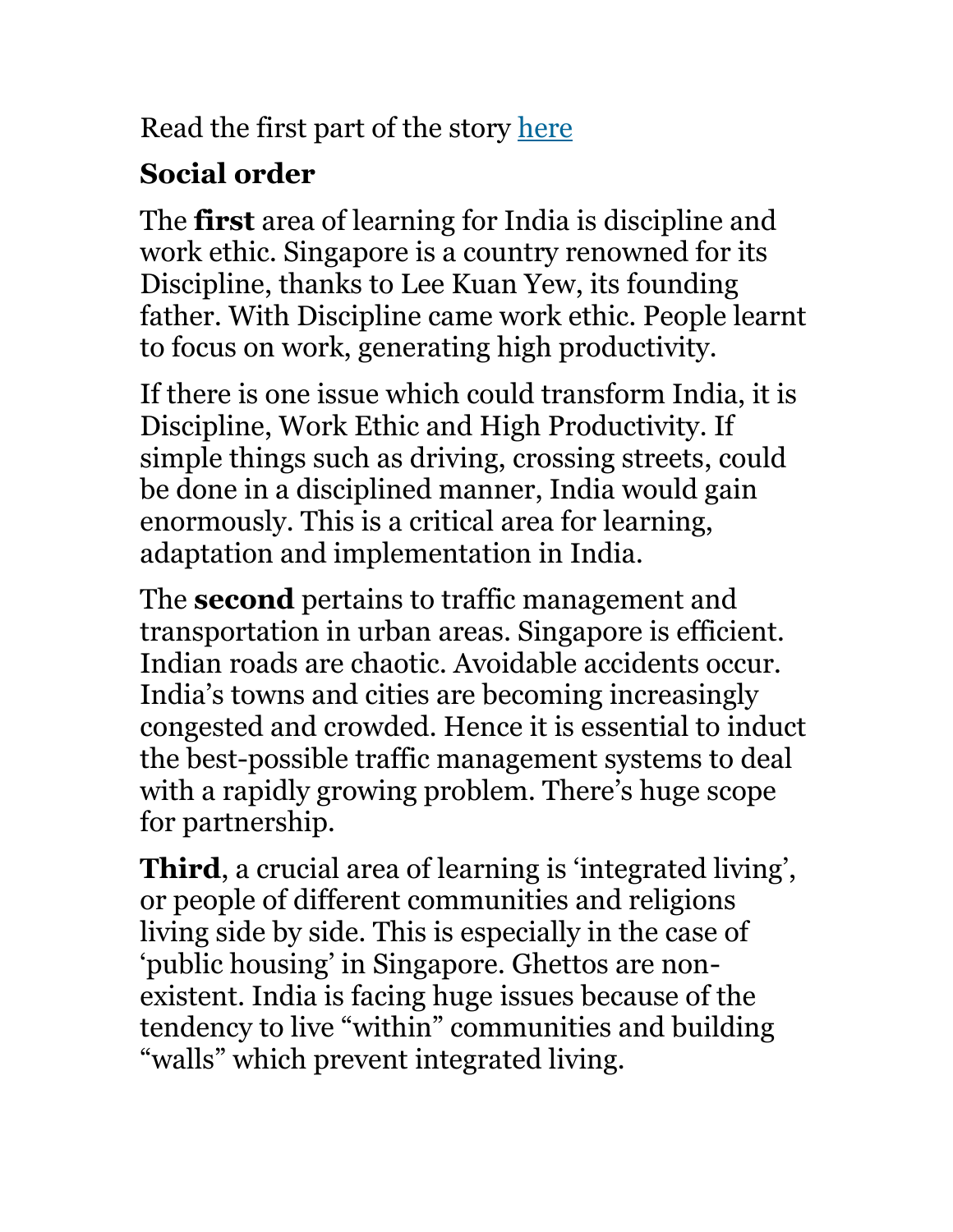**Fourth**, families love to live in Singapore because it is a safe place. Women and children are safe. India, however, is perceived to be unsafe, especially for women. And, many children go missing. India's cooperation with Singapore can only help it gain in credibility and respect if safely and security are assured. In contrast to India, Singapore has low levels of crime.

## **Cultural spaces**

**Fifth**, as for art and culture; the museums in Singapore are just amazing. India is far richer in its history, art and culture, heritage sites and museums. But, there is much to learn from Singapore about modernisation, maintenance and marketing. A partnership between the agencies in the two countries would be of particular benefit, especially to India.

**Sixth**, Singapore has established a reputation globally for its educational institutions. Indians are increasingly sending their children to Singapore to study. India has a huge infrastructure of educational institutions but is missing out on building leadership and global standards. This is a vital area for collaboration.

**Seventh**, an adjunct to education is the area of skills. Singapore has built an infrastructure of skills training centres, especially the ITE, which are world class. India, historically, had kept skills training in the Government sector, namely, the ITIs or Industrial Training Institutes.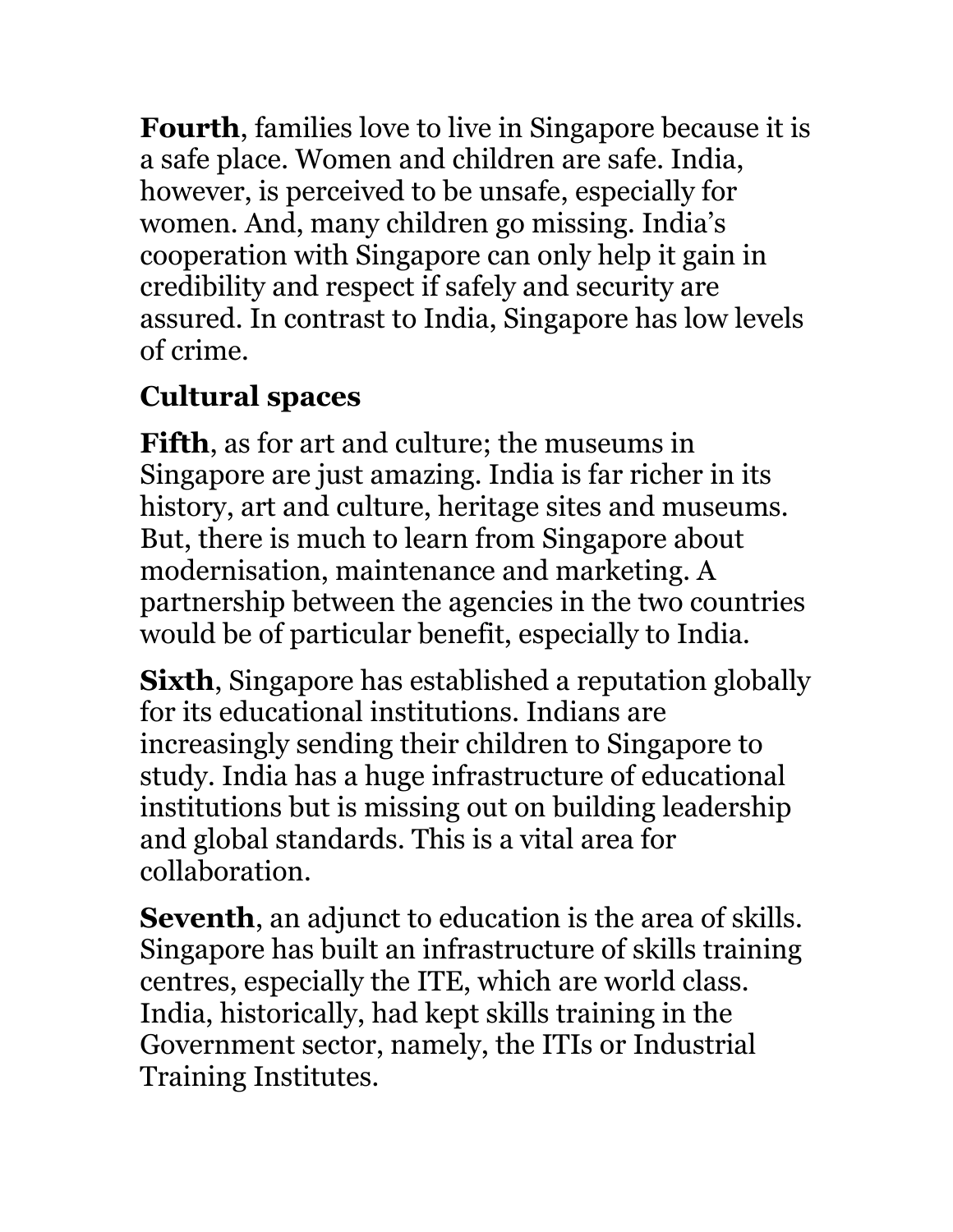In recent years, India has changed direction and opened skills training to the private sector. With 500 million plus young persons to be trained, this is the biggest challenge India faces. It is a massive business opportunity as well.

India has already partnered ITE of Singapore to set up a skills centre in New Delhi but the need is for many more, spread throughout the country.

## **Intellectual institutions**

**Eighth**, in its 65-year history. Singapore has excelled in building strong institutions as the foundation of a good society. India also did likewise soon after Independence in 1947 but most have declined. The rejuvenation of Indian institutions is essential and is an area of potential collaboration with Singapore. The 'dos and dont's of building strong institutions need to be imbibed and implemented in India.

**Ninth**, in particular, "think-tanks" are very important for research, data collection, analysis and framing strategy. Singapore has started late but steadily built 'think-tanks' of world renown, such as the Lee Kuan Yew School of Public Policy and the Institute for South Asian Studies (ISAS). India has no 'Think- Tanks'of global standard. Building Indian Think- Tanks, a long term process, must be an agenda for joint action.

**Tenth**, a small country like Singapore has built public libraries of great quality for the benefit of the community. India, too, has a few but too scattered to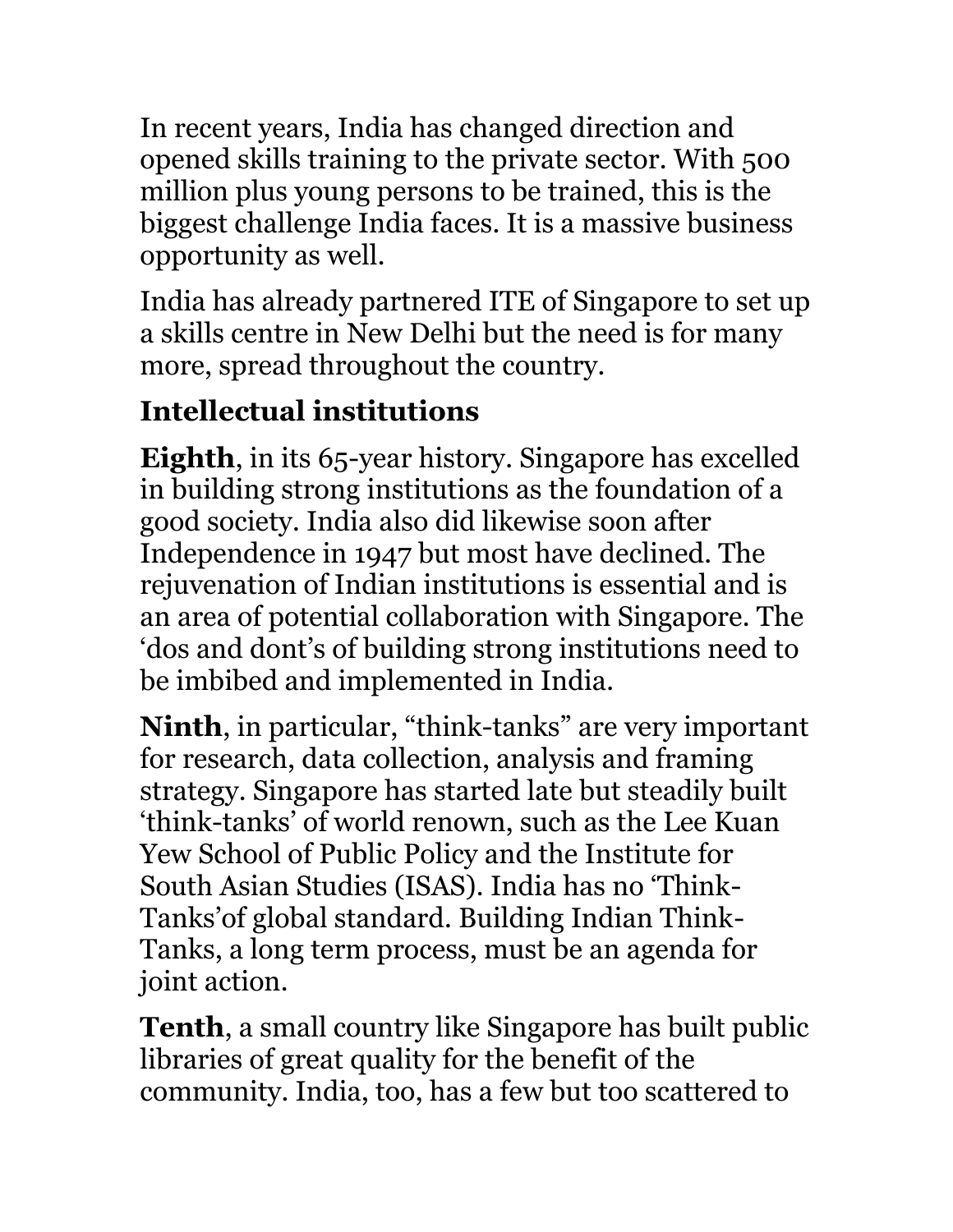serve 1.2 billion people, especially children. Children's libraries are specially needed, as also public libraries for the common man.

A partnership to set up a network of public libraries throughout India would be of immense advantage to the less privileged, particularly Indian children.

**Eleventh**, changing focus, but remaining on the learning circuit, India can truly benefit from a partnership with Singapore in regard to zoos. The zoo in Singapore is amazing, including the facility of night safaris. India, which is so rich in wildlife resources, could transform the lives of its citizens in a positive way by modernizing its zoos, learning from Singapore.

**Twelfth**, the local community in India, especially in the urban space, is not connected, whereas, in Singapore, the local community associations play a significant role in bringing and keeping people together. The local community is the backbone of society and there is much to do to build a network at the grassroots level. India and Singapore can cooperate in this field productively.

**Thirteenth**, tourism is of high priority to both countries. The potential is huge, especially in India.

**Fourteenth**, Singapore has built a wonderful tradition of re-inventing itself from time to time. The process begins with a National Task Force (the last one was headed by Tharman Shanmugaratnam, Deputy Prime Minister) which consults widely, researches deeply and comes out with the set of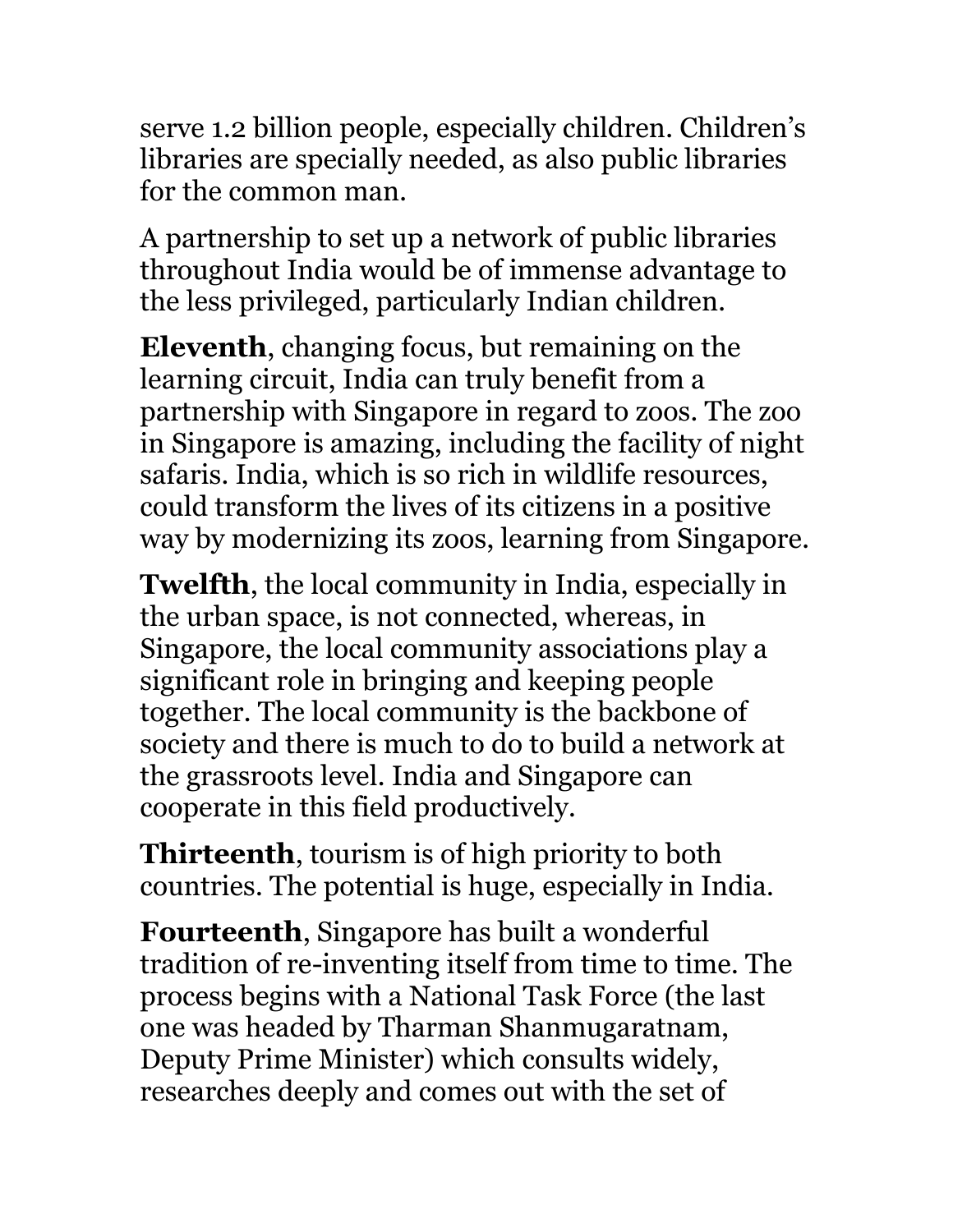priorities for the country, especially focusing on New Technology and Innovation, both of which change the global and national landscape and outlook.

India has embarked on a major initiative on innovation, harnessing new technologies. There is, therefore, much to be gained in terms through a deep "connect" in this area.

**Finally**, there is one issue which India does not debate but it is important for all societies, especially today, in the era of terrorism. It is national service. Singapore has it. India does not. Singapore gains from it. India loses from not having it. Through mutual consultations, an adapted, limited form of National Service needs to be introduced in India. Future generations will benefit.

Singaporeans are always modest in saying that their resources are limited. Theirs is a small country. Just a city-State. And it cannot allocate all its resources to India. India would need to be creative in accessing Singapore's skills, knowledge and expertise for its own benefit. And, persuade Singapore to appoint more than one Special Envoy to monitor progress.

The years gone by have seen the two countries coming together, but way below the potential. The Heads of the two governments need to meet annually at the summit level to give a impetus to the relationship. And, this needs to be backed up by a network of joint teams to take the agenda forward and translate the potential to reality.